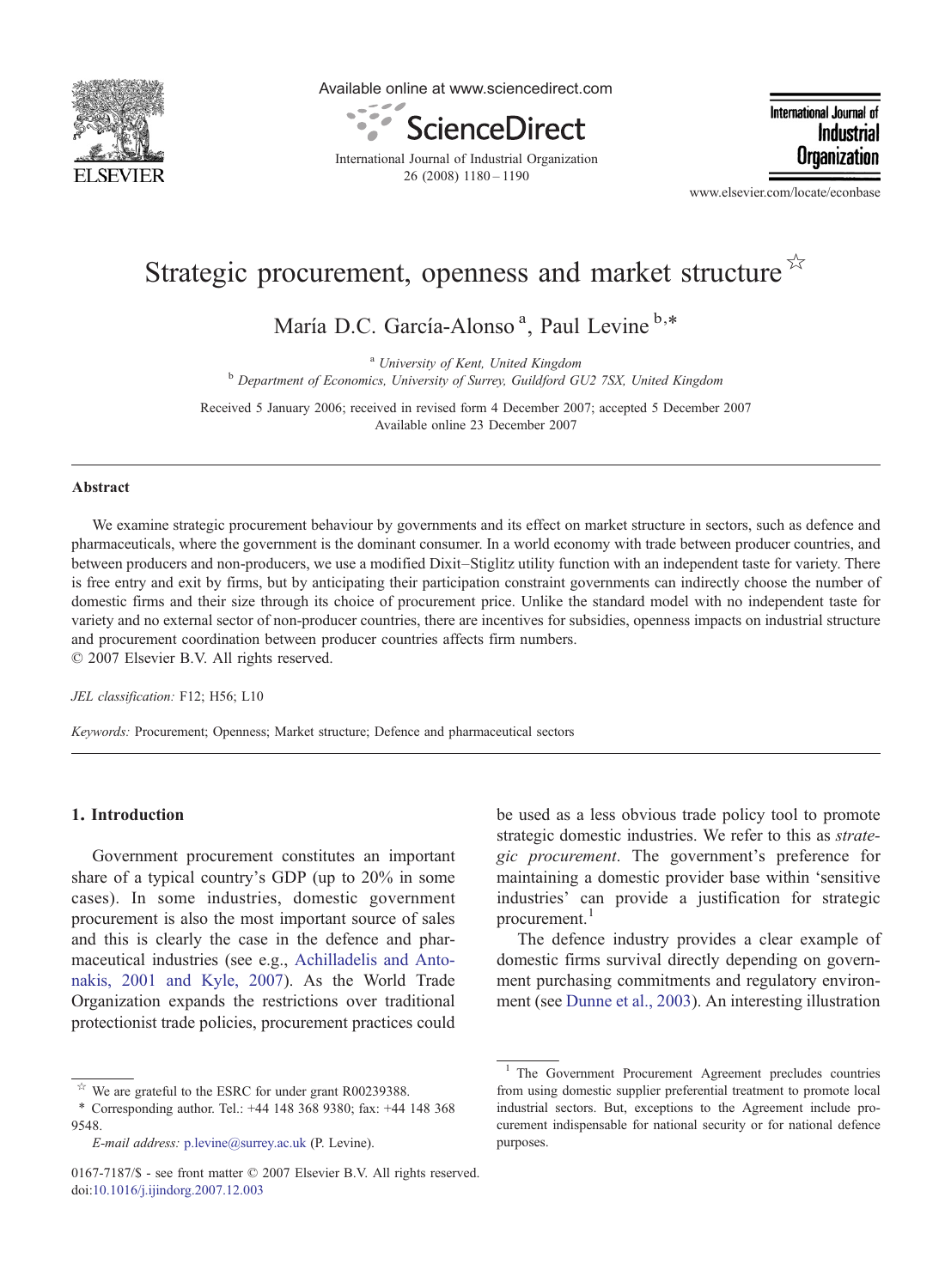of this fact is the 1993 merger wave of US military firms.<sup>2</sup> In the pharmaceutical industry, according to [Kyle \(2007\)](#page--1-0), in many producer countries the price for prescribed drugs to be paid by domestic health authorities is set high enough to support the local pharmaceutical industry, which is a big employer and important export earner.<sup>3</sup> Interestingly, in both industries, there has been a recent tendency towards an increase in concentration. In the defence industry, for the top 100 firms, [Dunne et al. \(2003\)](#page--1-0) report falls in the inverse Herfindahl index from 49 to 22, between 1990 and 1998. For the pharmaceutical industry, [Matraves](#page--1-0) [\(1999\)](#page--1-0) reports an increase in global market shares of the top 10 pharmaceutical companies from 25% to 31% between 1988 and 1995, also firms in ranked places from 11th to 20th saw increases in their market shares. Changes to procurement policies may be behind these trends.<sup>4</sup>

The above mentioned industries share a number of additional characteristics which may influence procurement decisions. First, procurement authorities usually have a preference bias for the consumption of domestic goods ('home bias'), which could arise from concerns about security of supply in conflict or a desire to maintain a domestic industrial base in these sectors. Such concerns are subject to change across industry and time (see [Achilladelis and Antonakis, 2001; PICTF,](#page--1-0) [2005 and NHS procurement review, 1998](#page--1-0)). Second, procurement authorities are interested in purchasing a variety of products that gives an aggregate of either military capability or medicines provision. Variety is important to the procurement authority so as to cover a spectrum of health and security risks. Third, there is a relatively well-established set of producer countries. Most countries cannot afford the massive R&D required to set up a major weapon systems or innovative drugs industry and, therefore, there is a small number of producer countries serving both themselves and the nonproducer countries. This means that there is scope for producer countries to interact strategically.

Our main objective is to examine the impact of strategic procurement behaviour on the market structure of producer countries. More specifically, we analyze the impact that changes in home bias, taste for variety or the relative size of the non-producer market may have on procurement prices and market structure. We also study whether governments get a 'better deal' from their domestic producers, that is, whether the price paid for domestic procurement is lower or higher than the price at which domestic producers sell internationally. In addition, we investigate the potential impact of international coordination of procurement decisions on concentration. Such analysis is relevant to the industries we have in mind in this paper. As discussed by [Hartley](#page--1-0) [\(2006\)](#page--1-0), there is an ongoing debate within EU countries about the possible gains from coordinating defence procurement decisions. Different possible levels of coordination are being suggested; the lowest level would just imply a coordinated decision on domestic procurement. It is the consequence of this type of cooperation that we aim to model in our paper. There has also been an increase in the coordination in the regulation of the pharmaceutical industry in the EU which is relevant to the present paper (see [Vogel, 1998](#page--1-0)).

We construct a model of strategic public procurement and international trade. There are both producer and nonproducer countries. Governments in producer countries buy products from the domestic firms and also import from the rest of the world, governments in non-producer countries cover their public procurement needs through imports. Governments endogenously determine the number of domestic firms by committing to a domestic procurement price that ensures their existence.

Our focus in this paper is the decision of the military or public health authority on how best to utilize the budgets they have, which are assumed to be exogenous. Endogeneizing the expenditure choice would be interesting, but far from straightforward. Military capability is just a component in a measure of national security. The choice of how much to spend on military capability is affected by a number of factors such as the impact that this expenditure may have on the behavior of potential adversaries (see [García-Alonso and Levine, 2007](#page--1-0) for a discussion). Even for the health sector, we are really only considering medicines provision; a complete measure of health provision would include many other factors such as numbers of GPs, preventive health, etc. which we do not analyze in this paper.

An important feature of our model is the existence of producer and non-producer countries. A big domestic

<sup>&</sup>lt;sup>2</sup> This was stimulated by the 'last supper' when the Pentagon Deputy Secretary Perry told a dinner of defence industry executives that they were expected to start merging. It ended when the Pentagon decided it had gone far enough and blocked the merger of Lockheed Martin with Northrop Grumman in early 1997 ([Markusen and](#page--1-0) [Costigan, 1999\)](#page--1-0). [Dunne et al. \(2003\)](#page--1-0) provide a detailed description of these changes.

<sup>&</sup>lt;sup>3</sup> For the case of the UK, the Pharmaceutical Industry Competitiveness Task Force (PICTF), created in 2000 is openly aimed at ensuring that the UK remains a base for the development of new drugs.

<sup>4</sup> In a recent report, the Office of Fair Trade in the UK [\(OFT, 2004](#page--1-0)) argues that, in sectors such as human health services and manufacture of weapons and munitions, public procurement is likely to be having an impact on market structure.